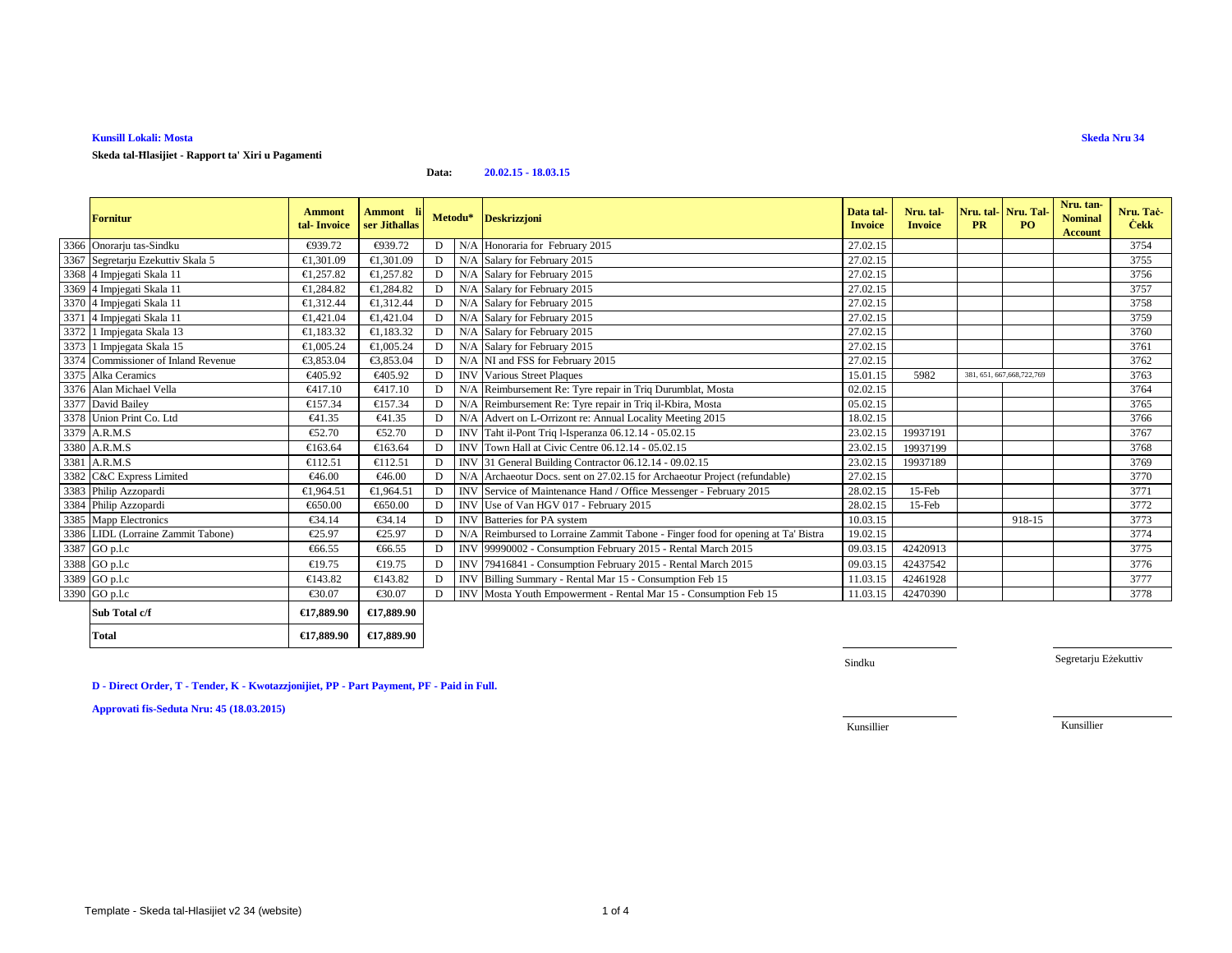## **Kunsill Lokali: Mosta**

**Skeda tal-Ħlasijiet - Rapport ta' Xiri u Pagamenti**

### **Data:20.02.15 - 18.03.15**

| <b>Fornitur</b>                | Ammont tal-<br><b>Invoice</b> | Ammont li<br>ser Jithallas |   |            | Metodu* Deskrizzjoni                                         | Data tal<br><b>Invoice</b> | Nru. tal-<br><b>Invoice</b> | <b>PR</b> | Nru. tal-Nru. Tal<br>P <sub>O</sub> | Nru. tan-<br><b>Nominal</b><br><b>Account</b> | Nru. Tac-<br><b>Cekk</b> |
|--------------------------------|-------------------------------|----------------------------|---|------------|--------------------------------------------------------------|----------------------------|-----------------------------|-----------|-------------------------------------|-----------------------------------------------|--------------------------|
| 3391 Adrian Azzopardi          | €120.00                       | €120.00                    | D |            | N/A Reimbursement Re: Tyre repair in Triq il-Fortizza, Mosta | 05.03.15                   |                             |           |                                     |                                               | 3779                     |
| 3392 George Lee Mifsud         | €173.24                       | €173.24                    | D |            | N/A Reimbursement Re: Tyre repair in Triq il-Fortizza, Mosta | 02.03.15                   |                             |           |                                     |                                               | 3780                     |
|                                |                               |                            |   |            |                                                              |                            |                             |           |                                     |                                               |                          |
| 3393 Andrew Vassallo Ltd.      | €873.25                       | €873.25                    | D |            | INV Channel Grating - Triq Kurat Calleja                     | 27.11.15                   | 3276-14                     |           | 856-14                              | A70                                           | 3781                     |
| 3394 C&X Ironmongery           | €48.40                        | €48.40                     | D |            | <b>INV</b> Various Maintenance Items                         | 29.01.15                   | 8208                        |           | 886-15                              | C105                                          | 3782                     |
| 3395 Complete Supplies Ltd.    | €117.07                       |                            | D | <b>INV</b> | Various Stationary Items                                     | 13.01.15                   | 218133                      |           | 875-15                              | C101                                          | 3783                     |
| 3396 Complete Supplies Ltd.    | €131.59                       | €248.66                    | D | <b>INV</b> | Various Stationary Items                                     | 20.01.15                   | 218440                      |           | 876-15                              | C101                                          | 3783                     |
| 3397 Daniel Galea              | €1,149.75                     | €1,149.75                  | T |            | INV Accouting serivices Oct - Dec 2014                       | 26.02.15                   | 76                          |           |                                     | D41                                           | 3784                     |
| 3398 datatrak IT Services      | $\epsilon$ 51.79              | €51.79                     | D |            | INV LES December 2014                                        | 31.12.14                   | 1011028                     |           |                                     | D11                                           | 3785                     |
| 3399 Eagle Security Systems    | €572.54                       | €572.54                    | D |            | INV Security Camera for Reggie Cilia Playground              | 15.12.14                   | 1605                        |           | 916-15                              | E42                                           | 3786                     |
| 3400 Ell's Urban Services Ltd. | €152.88                       |                            | T |            | INV Patching in Triq il-Bonnijiet                            | 14.11.14                   | Bill 1                      |           |                                     | E15                                           | 3787                     |
| 3401 Ell's Urban Services Ltd. | €295.62                       |                            | T |            | INV Patching in Triq l-Isperanza                             | 14.11.14                   | <b>Bill 1</b>               |           |                                     | E15                                           | 3787                     |
| 3402 Ell's Urban Services Ltd. | €414.04                       |                            | T | <b>INV</b> | Patching in Triq il-Buqqanier                                | 14.11.14                   | Bill 1                      |           |                                     | E15                                           | 3787                     |
| 3403 Ell's Urban Services Ltd. | €536.73                       |                            | T | <b>INV</b> | Patching in Triq is-Snajja                                   | 14.11.14                   | Bill 1                      |           |                                     | E15                                           | 3787                     |
| 3404 Ell's Urban Services Ltd. | €757.77                       |                            | T | <b>INV</b> | Patching in Triq Camillo Sciberras                           | 14.11.14                   | Bill 1                      |           |                                     | E15                                           | 3787                     |
| 3405 Ell's Urban Services Ltd. | €751.62                       |                            | T |            | INV Patching in Triq il-Familja Cumbo                        | 14.11.14                   | Bill 1                      |           |                                     | E15                                           | 3787                     |
| 3406 Ell's Urban Services Ltd. | €654.15                       |                            | T | <b>INV</b> | Patching in Triq ta. Vnezja                                  | 14.11.14                   | Bill 1                      |           |                                     | E15                                           | 3787                     |
| 3407 Ell's Urban Services Ltd. | €206.36                       |                            | T | <b>INV</b> | Patching in Triq Cejlu Tonna                                 | 14.11.14                   | Bill 1                      |           |                                     | E15                                           | 3787                     |
| 3408 Ell's Urban Services Ltd. | €19.95                        |                            | T | <b>INV</b> | Patching in Triq Anglu Gatt                                  | 14.11.14                   | Bill 1                      |           |                                     | E15                                           | 3787                     |
| 3409 Ell's Urban Services Ltd. | €28.50                        | €3,817.62                  | T | <b>INV</b> | Patching infront of Sqaq Xorxa                               | 14.11.14                   | Bill 1                      |           |                                     | E15                                           | 3787                     |
| Sub Total c/f                  | €7,055.25                     | €7,055.25                  |   |            |                                                              |                            |                             |           |                                     |                                               |                          |

| $\sim$ $\sim$ $\sim$ $\sim$ $\sim$ $\sim$ | ---------            | --------             |
|-------------------------------------------|----------------------|----------------------|
| Sub Total b/f (page 1 of 4)               | £17,889,90           | $\epsilon$ 17.889.90 |
| <b>Total</b>                              | $\epsilon$ 24,945.15 | €24,945.15           |

Sindku Shahara a shekarar 1989 haqida tekshirilgan tekshirilgan tekshirilgan tekshirilgan tekshirilgan tekshiri

Segretarju Eżekuttiv

**D - Direct Order, T - Tender, K - Kwotazzjonijiet, PP - Part Payment, PF - Paid in Full.**

**Approvati fis-Seduta Nru: 45 (18.03.2015)**

Kunsillier

Kunsillier

**Skeda Nru 34**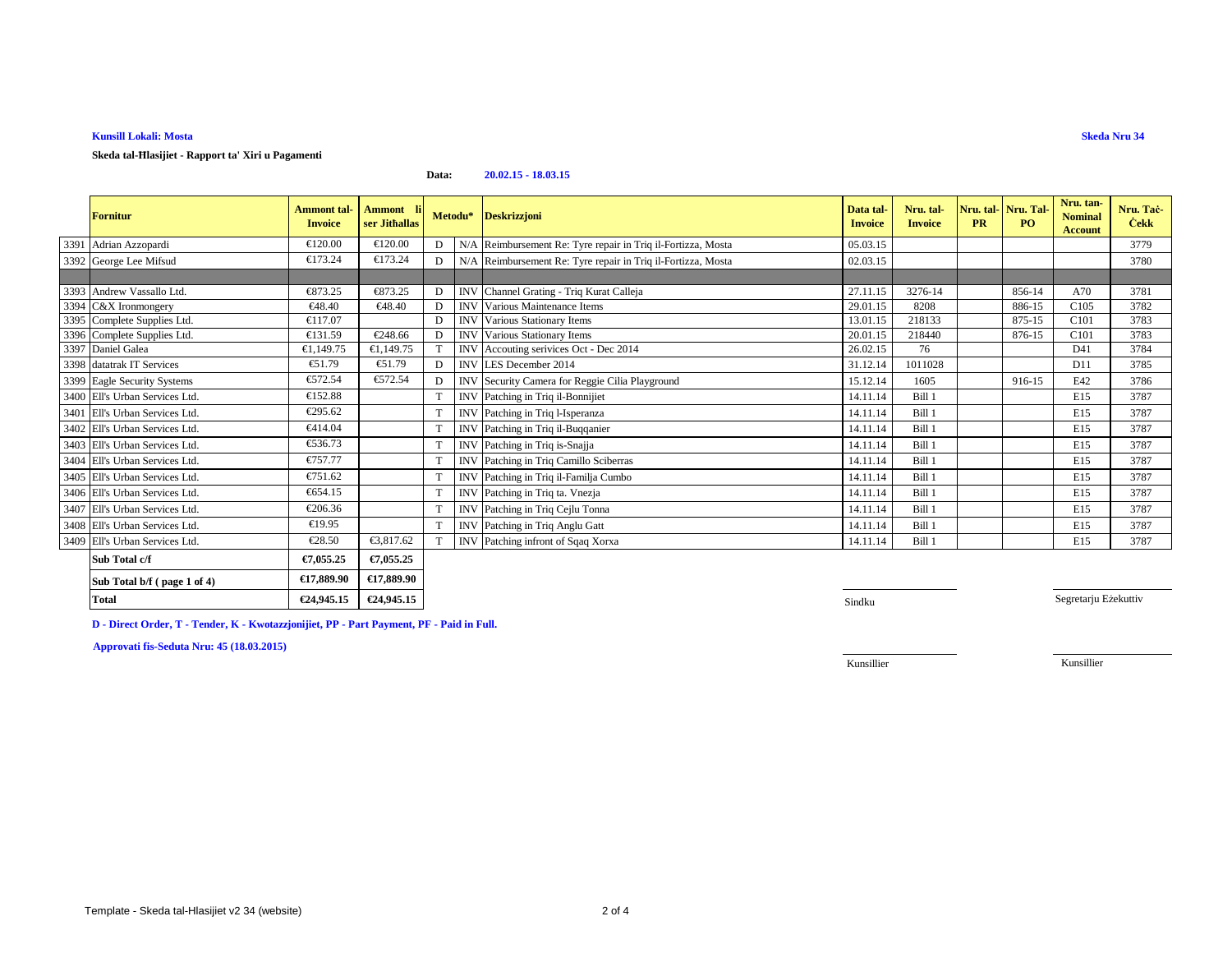# **Kunsill Lokali Mosta**

### **Skeda tal-Hlasijiet - Rapport ta' Xiri u Pagamenti**

#### **Data:20.02.15 - 18.03.15**

| <b>Fornitur</b>                            | <b>Ammont</b> tal-<br><b>Invoice</b> | Ammont li<br>ser Jithallas | Metodu* |            | <b>Deskrizzjoni</b>                                              | Data tal<br><b>Invoice</b> | Nru. tal-<br><b>Invoice</b> | Nru. tal-Nru. Tal<br><b>PR</b> | <b>PO</b> | Nru. tan-<br><b>Nominal</b><br><b>Account</b> | Nru. Tac-<br><b>Cekk</b> |
|--------------------------------------------|--------------------------------------|----------------------------|---------|------------|------------------------------------------------------------------|----------------------------|-----------------------------|--------------------------------|-----------|-----------------------------------------------|--------------------------|
| 3410 Emanuel Camilleri                     | €51.75                               | €51.75                     | D       |            | INV Books self carbon - Receipts / Delivery Books                | 24.01.15                   | 1273                        |                                | 884-15    | C84                                           | 3788                     |
| 3411 Frankie Mifsud                        | €831.25                              | €831.25                    |         | <b>INV</b> | Maintanance & Cleaning for the Public Convenience Dec 2014       | 31.12.14                   | 31                          |                                |           | F <sub>29</sub>                               | 3789                     |
| 3412 Galea Curmi Engineering Consultants   | €408.81                              | €408.81                    |         | <b>INV</b> | ContractManager Fee December 2014                                | 05.01.15                   | 2681                        |                                |           | G37                                           | 3790                     |
| 3413 GeoMatix - Mark Bugeja                | €188.80                              | €188.80                    | D       |            | INV Setting out markings foretail and kioska areas               | 26.09.12                   | 669                         |                                |           | G61                                           | 3791                     |
| 3414 Golden Gate Co. Ltd.                  | €43.12                               | €43.12                     | D       |            | INV Tea, Coffee and Sugar                                        | 05.02.15                   | 449955                      |                                | 893-15    | G20                                           | 3792                     |
| 3415 Government Property Department        | €232.94                              | €232.94                    | D       | <b>INV</b> | Non-Residential Rat - Underground Shelter in Pjazza Rotunda      | 02.02.15                   | 1356378                     |                                |           | L17                                           | 3793                     |
| 3416 The Guard & Warden Service House Ltd. | €177.96                              | €177.96                    | D       | <b>INV</b> | Traffic Minagement for Janaury 2015                              | 31.01.15                   | GS001686                    |                                |           | G26                                           | 3794                     |
| 3417 GDL Trading & Services Ltd.           | €48.92                               | €48.92                     | D       | <b>INV</b> | <b>Hand Towel Rolls</b>                                          | 03.03.15                   | 13100                       |                                | 908-15    | C13                                           | 3795                     |
| 3418 Inserv                                | €28.09                               | €28.09                     | D       | <b>INV</b> | Plastic cutlery for Carnival Party for Elderly2015               | 05.02.15                   | 265377                      |                                | 890-15    | I11                                           | 3796                     |
| 3419 Dr. Joe Mifsud                        | €590.00                              | €590.00                    |         | <b>INV</b> | Legal Fee November 2014                                          | 18.02.15                   | $Nov-14$                    |                                |           | M71                                           | 3797                     |
| 3420 Jade Sofas                            | €100.00                              | €100.00                    | D       | <b>INV</b> | Repair of parquet in PC Room - Extra Mterials used               | 05.01.15                   | R02/15                      |                                | 881-15    | J <sub>01</sub>                               | 3798                     |
| 3421 Jimmy Muscat                          | €932.50                              | €932.50                    |         | <b>INV</b> | Bulky Refuse December 2014                                       | 31.12.14                   | $Dec-14$                    |                                |           | J33                                           | 3799                     |
| 3422 Koperattiva Tabelli u Sinjali         | €607.57                              |                            | T       |            | INV Traffic Signs Job No.10482                                   | 23.10.14                   | 20094                       |                                |           | K10                                           | 3800                     |
| 3423 Koperattiva Tabelli u Sinjali         | €355.87                              | €963.44                    |         | <b>INV</b> | Traffic Signs JobNo. 10545                                       | 26.11.14                   | 20200                       |                                |           | K10                                           | 3800                     |
| 3424 Lawrence Cassar                       | €12,000.00                           | €12,000.00                 |         | <b>INV</b> | Christmas Street Light Deorations 2014                           | 21.01.15                   | 559                         |                                |           | C45                                           | 3801                     |
| 3425 Marindex Ltd.                         | €400.00                              | €400.00                    | D       |            | INV Trophies for Bird Show 2015                                  | 25.02.15                   | 255                         |                                | 889-15    | M88                                           | 3802                     |
| 3426 MITA                                  | €49.68                               | €49.68                     |         | <b>INV</b> | Provision, Maint. & Support of Wide Area Connectivity Oct-Dec 14 | 20.02.15                   | SIN031602                   |                                |           | M81                                           | 3803                     |
| 3427 Noel Fabri                            | €59.78                               | €59.78                     | D       |            | <b>INV</b> Library Service December 2014                         | 05.02.15                   | $Dec-14$                    |                                |           | N30                                           | 3804                     |
| 3428 Northern Cleaning Group Ltd.          | €413.00                              |                            | T       |            | INV Collection of SeperatedWaste (glass) Sep 2014                | 30.12.14                   | gls 19/14                   |                                |           | N11                                           | 3805                     |
| 3429 Northern Cleaning Group Ltd.          | €413.00                              |                            | T       |            | INV Collection of SeperatedWaste (glass) Oct 2014                | 30.12.14                   | gls 22/14                   |                                |           | N11                                           | 3805                     |
| 3430 Northern Cleaning Group Ltd.          | €413.00                              | €1,239.00                  |         | <b>INV</b> | Collection of Seperted Waste (glass) Nov 2014                    | 30.12.14                   | gls 25/14                   |                                |           | N11                                           | 3805                     |
| Sub Total c/f                              | €18,346.04                           | €18,346.04                 |         |            |                                                                  |                            |                             |                                |           |                                               |                          |

| <b>Total</b>                | €43,291.19 | €43,291,19           |
|-----------------------------|------------|----------------------|
| Sub Total b/f (page 2 of 4) | €24,945.15 | $\epsilon$ 24,945.15 |
| <b>Sub</b> Total c/f        | €18.346.04 | €18,346,04           |

Segretarju Eżekuttiv

**D - Direct Order, T - Tender, K - Kwotazzjonijiet, PP - Part Payment, PF - Paid in Full.**

**Approvati fis-Seduta Nru: 45 (18.03.2015)**

Kunsillier

Kunsillier

**Skeda Nru 34**